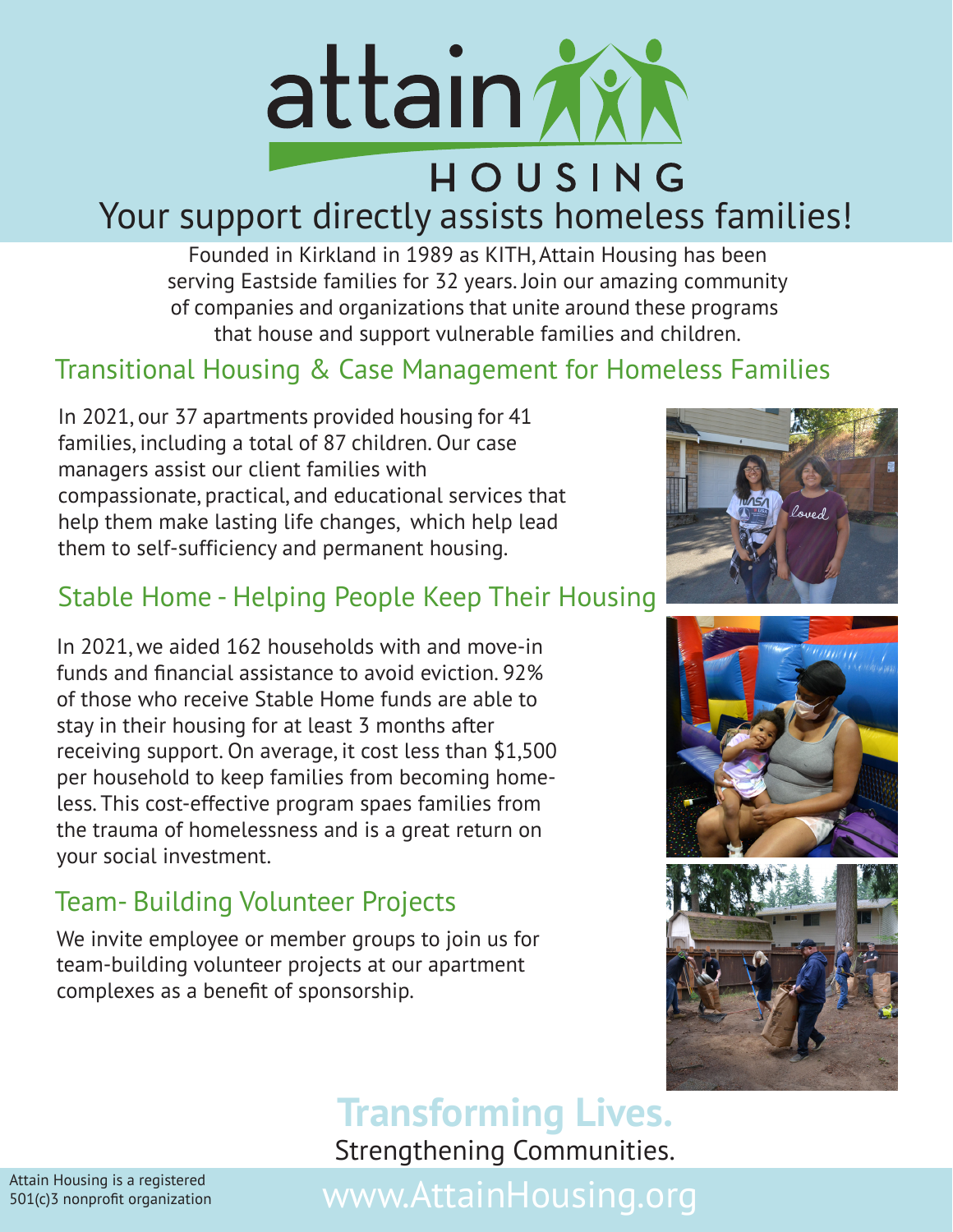# Sponsorship Opportunities

## Benefiting Attain Housing and the Families We Serve

#### Presenting Sponsor - \$15,000 Level Platinum Sponsor - \$10,000 Level

- Top billing for your organization on all event materials
- Video spot recognizing your organization as a sponsor in one of our event videos/profiles
- A customized volunteer experience for a group from your organization
- Your organization's logo on event websites, e-mails, collateral, and your logo all year on our Community Partners page
- A customized shout-out to your organization on social media. This could link to a blog post or photo story about the organization, team or an employee

#### Gold Sponsor - \$5,000

- A customized volunteer experience for a group from your organization
- Your organization's logo on event websites, e-mails, collateral, and your logo all year on our Community Partners page
- A customized shout-out to your organization on social media. This could link to a blog post or photo story about the organization, team or an employee

- Your organization's logo as a sponsor of one of our event videos/profiles
- A customized volunteer experience for a group from your organization
- Your organization's logo on event websites, e-mails, collateral, and your logo all year on our Community Partners page
- A customized shout-out to your organization on social media. This could link to a blog post or photo story about the organization, team or an employee

#### Silver Sponsor - \$2,500

- Your organization's logo on event websites, e-mails, collateral, and your logo all year on our Community Partners page
- A customized shout-out to your organization on social media. This could link to a blog post or photo story about the organization, team or an employee

#### Copper Sponsor - \$1,500

• A customized shout-out to your organization on social media. This could link to a blog post or photo story about the organization, team or an employee